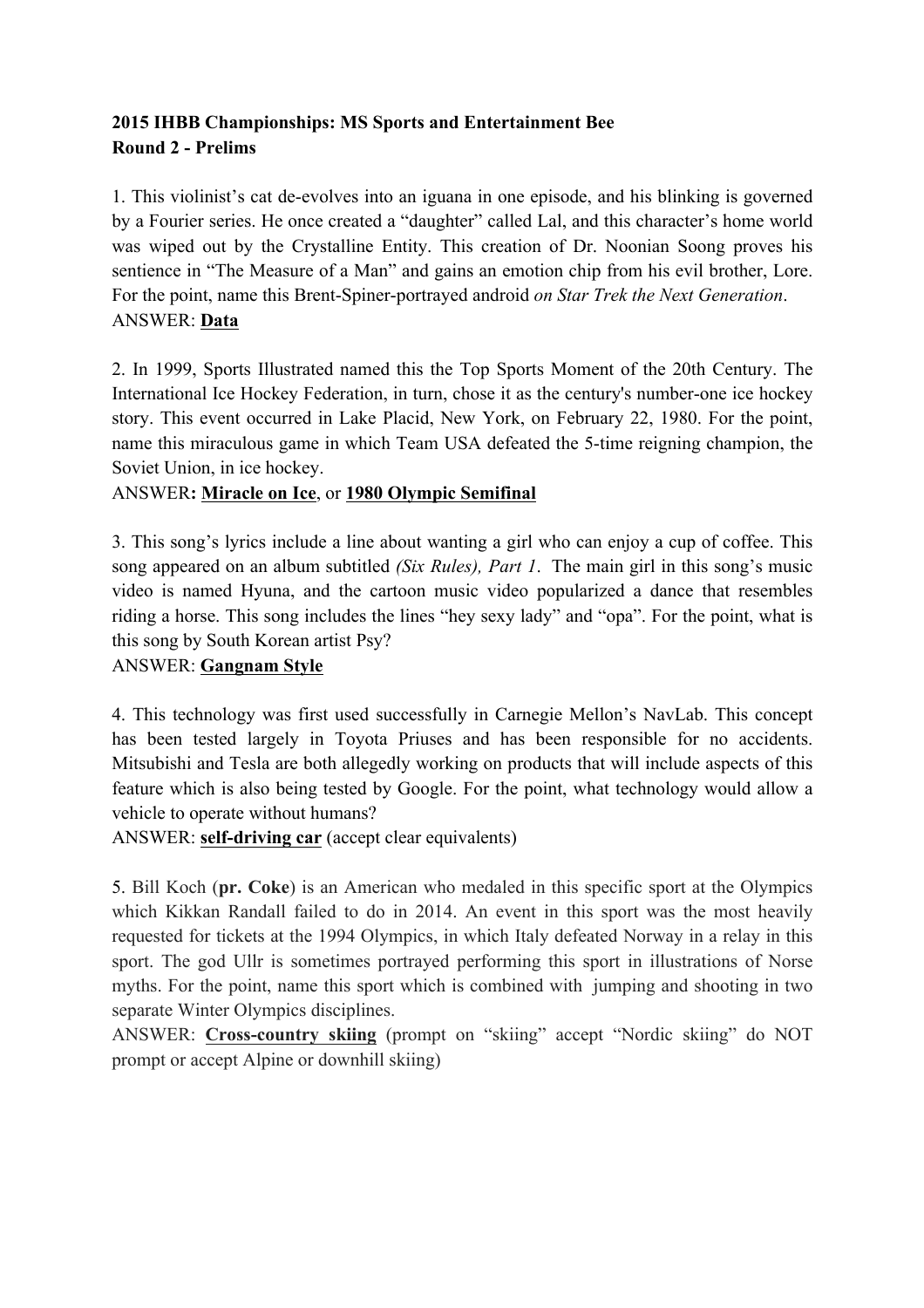6. According to a song, this athlete saved the human race after traveling through time to fight the evil robot king. He also once did "two Salchows and a triple Lutz / While wearing a blindfold." That song asked "What Would" this athlete do?" He had a namesake triple lutz and won gold in the 1988 olympics. For the point, name this former American figure skater. ANSWER: Brian **Boitano**

7. David Foster Wallace once compared the brute force of this man's forehand motion with that of "a great liquid whip". He sometimes uses a between-the-legs shot, which he notably employed in the semifinals of the 2009 US Open against Novak Djokovic, bringing him triple match point and victory soon after. His rivalry with Rafael Nadal came to a head at the 2008 Wimbledon Final, in which Nadal defeated the 5-time reigning champion in a grueling match lasting 4 hours and 48 minutes. For the point, name this Swiss professional tennis player, the winner of 17 Grand Slam tournaments.

## ANSWER: Roger **Federer**

8. This man lends his name to the main library of UCSD which also owns the rights to this man's works. His birthday is Read Across America Day and one of his works details an elephant who discovers a planet on a clover. His books include *Fox in Socks* and one about "500 hats." For the point, what author is famous for the lines "One fish, two fish, red fish, blue fish," and "do you like green eggs and ham?"

ANSWER: Theodore **Geisel** or **Dr. Seuss**

9. This character gains control of a weapon after obtaining the three spiritual stones. This character fights Agahnim in one appearance while in another, attempts to retrieve a mask for the Happy Mask Salesman. This character often rides a horse named Epona, uses the magical Master Sword, and plays the Ocarina of Time. For the point, who is this protagonist of the Legend of Zelda series?

## ANSWER: **Link**

10. In one appearance, this character defeats older students in a video game in which you must collapse tunnels. He discovers he can sign messages as "-God" which he does to embarrass Bernard. He defends himself from a bathroom ambush using hot water and soap, and this Third is the brother of the internet crusaders Demosthenes and Locke. A disciple of Mazer Rakham, for the point, name this protagonist of a series of books by Orson Scott Card. ANSWER: **Ender** (accept **Andrew Wiggin**)

11. Much of the proceeds from *Dark Side of the Moon* were used to fund this movie. Its opening credits praise the Swedish telephone system, and one scene sees its protagonists verbally abuse an old woman in an attempt to find a shrubbery. The death of Frank the Historian leads to the entire cast to be arrested during a charge at the Castle Arrgh during the final scene of this movie. Starring Graham Chapman and John Cleese, for the point, name this silly movie in which some knights search for a cup.

ANSWER: *Monty Python and the Holy Grail*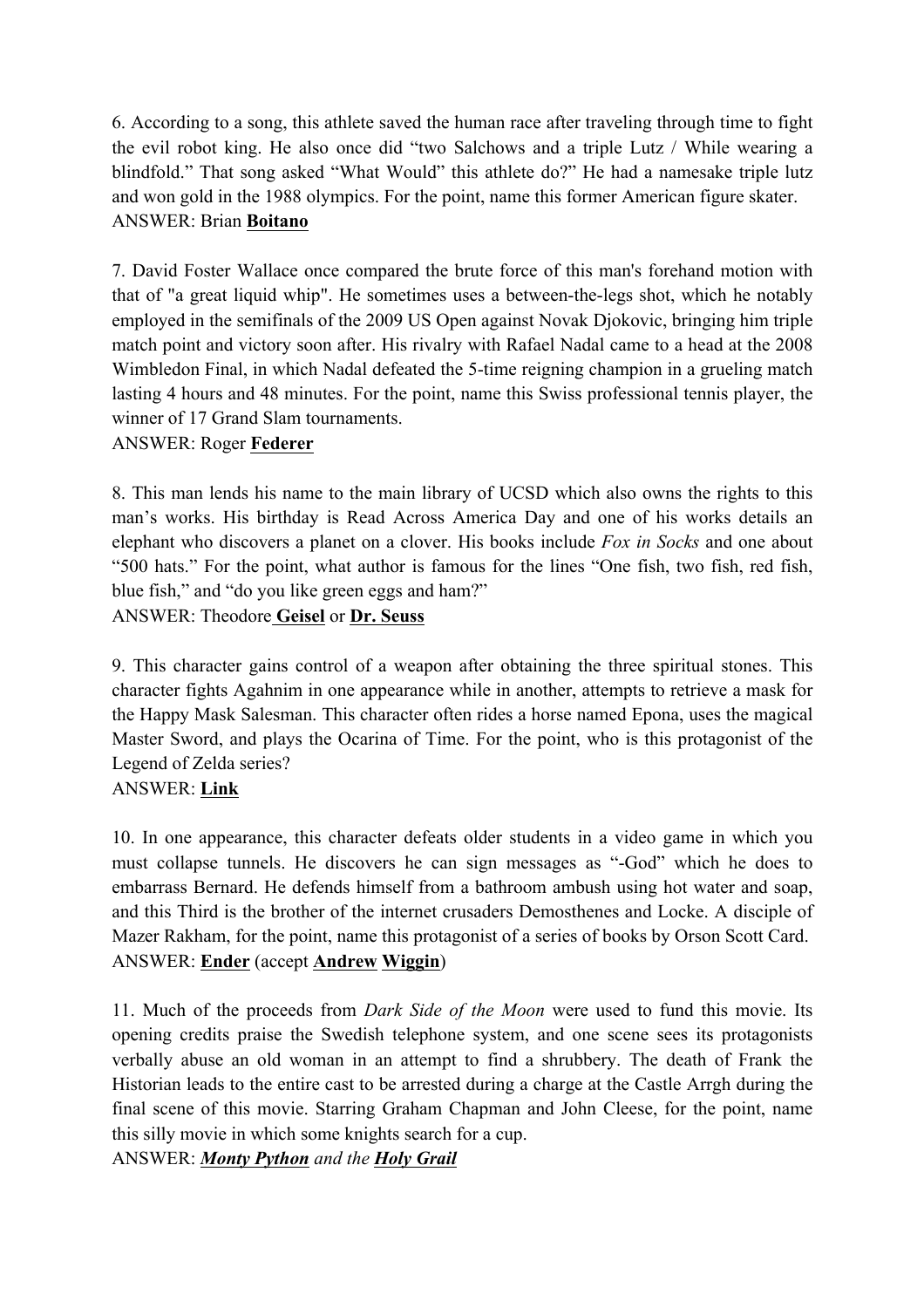12. This athlete and Baltimore-native is coached by Bob Bowman. This five-time winner of the Golden Goggle Award was diagnosed with ADHD at a young age. This athlete holds more records in his sport than any other athlete and also holds the record for most Olympic Gold medals with 18, all of which he earned from swimming. For the point, who is this prolific American Olympic swimmer?

## ANSWER: Michael **Phelps**

13. This song's music video references Audrey Hepburn's dance scene in *Funny Face* and it was actually written by Swedish writer Shellback. This song tells the listener that "I'm lightening on my feet," and "that's what they don't see." For the point, what song also says the "The haters gonna hate, hate, hate" and appears on the most recent album by Taylor Swift.

## ANSWER: "**Shake It Off**"

14. This game's patches frequently remove a ghost that supposedly is its creator's dead brother. One of this video game's enemies was the result of a code glitch on pig model, while another was based on slenderman. Nether portals can be created in this game, along with various structures made out of blocks. For the point, what is this sandbox game created by Notch?

### ANSWER: **Minecraft**

15. This film has a character with a two-sided head that is named for a style of interrogation and is voiced by Liam Neeson. The main antagonist in this film is modeled after "The Man Upstairs," who disapproves of his son's style of play. That antagonist is voiced by Will Ferrell and is President Business. For the point, what is this film named for the colorful, interlocking bricks that were used to make it?

## ANSWER: *The LEGO Movie*

16. In a 1997 movie, a golden retriever named Buddy possesses the uncanny ability to play this sport. This sport was the subject of a movie about a high school tournament in this sport featuring Gene Hackman, called *Hoosiers.* At a YMCA in Massachusetts, Dr. James Naismith wrote the basic rules to this sport in 1891. For the point, name this popular sport that, in 1906, replaced the standard peach basket with the more practical metal hoop. ANSWER: **Basketball**

17. This character's rival stated that in high school, he was voted "Most likely to suck eggs." He conducts a performance of David Glen Eisley's "Sweet Victory" at a football game, and in another appearance, he explodes after a certain food product went straight to his thighs. This clarinetist and owner of Snellie works as a cashier and lives in a house shaped like a Moai. For the point, name this dreary cephalopod from *Spongebob Squarepants*. ANSWER: **Squidward** Tentacles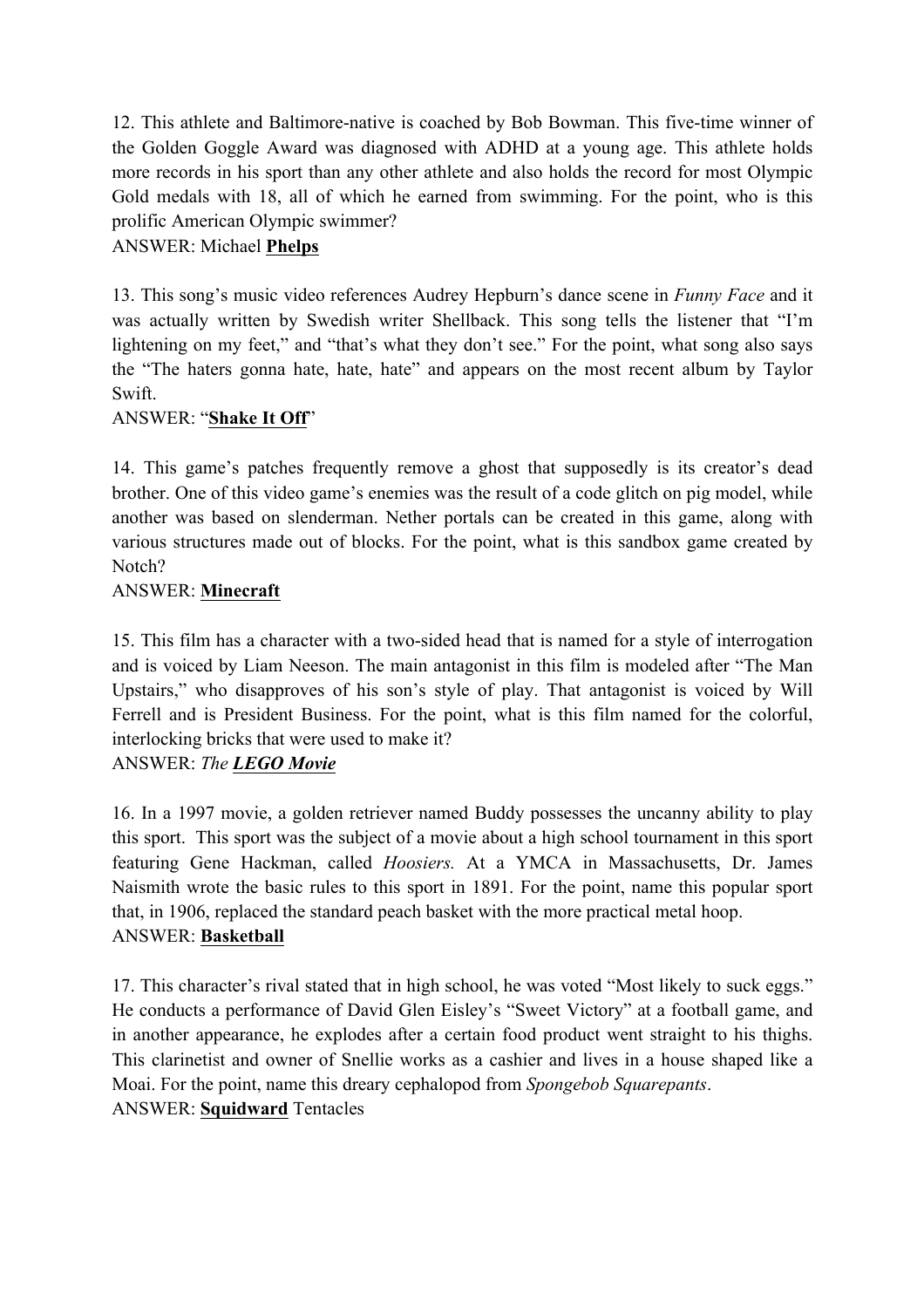18. In January 2015, this athlete overtook Annemarie Moser-Proell's record for most World Cup wins, though an injury had kept her out of the Sochi Olympics. This athlete was originally known by her maiden name "Kildow" and though she still maintains the name of her first husband though she is now dating Tiger Woods. This athlete won the women's gold in downhill at the Vancouver Olympics. For the point, name this most successful US skier ever.

## ANSWER: Lindsey **Vonn**

19. This sport was played by W.G. Grace, a member of the Marylebone Club. A traditional contest in this sport is named for a satirical obituary and is associated with a memorial urn containing a burnt ball. That contest, the Ashes, is a Test series between England and Australia in this sport. For the point, name this sport played with a bat and wickets. ANSWER: **cricket**

20. This actor was animated in a series in which he and his niece Jade search for magical talismans. This actor starred in a series of films in which he played Inspector Lee, the unlikely partner of L.A. cop James Carter. In the 2010 remake of *Karate Kid*, Jaden Smith's Dre Parker was taught by this actor. For the point, what martial artist and actor hails from Hong Kong and starred in *Rush Hour*?

Answer: Jackie **Chan** (accept **Chan** Kong-sang)

21. The band Spirit is currently involved in a copyright infringement suit over their claim that this song ripped off their song "Taurus." It opens with four recorders before noting that a woman can "get what she came for" if the stores are all closed. It says that "the piper is calling you to join him" and closes with the line "To be a rock and not to roll." Appearing on its band's unnamed fourth studio album, and opening "There's a lady who's sure, all that glitters is gold," for the point, name this epic rock song by Led Zeppelin.

ANSWER: "**Stairway to Heaven**

22. This website was originally founded as "Hot or Not," where users could rank the attractiveness of various people. This website recently acquired the Oculus Rift virtual reality company to go along with its previous acquisition of Instagram. For the point, What is this Mark Zuckerberg- founded social media website where users can make friends from their blue profile pages?

## ANSWER: **Facebook**

23. This country has only made the FIFA World Cup Finals once in 2002, when it failed to attain any points in its group. This country's emphasis on individual sports that award many medals at the Olympics may have led it to underdevelop its football team while some have speculated that this country's one-child policy makes parents reluctant to involve their children in this sport. For the point, name this Asian country whose men's football teams have been less successful than those of its rivals South Korea and Japan.

## ANSWER: **China**